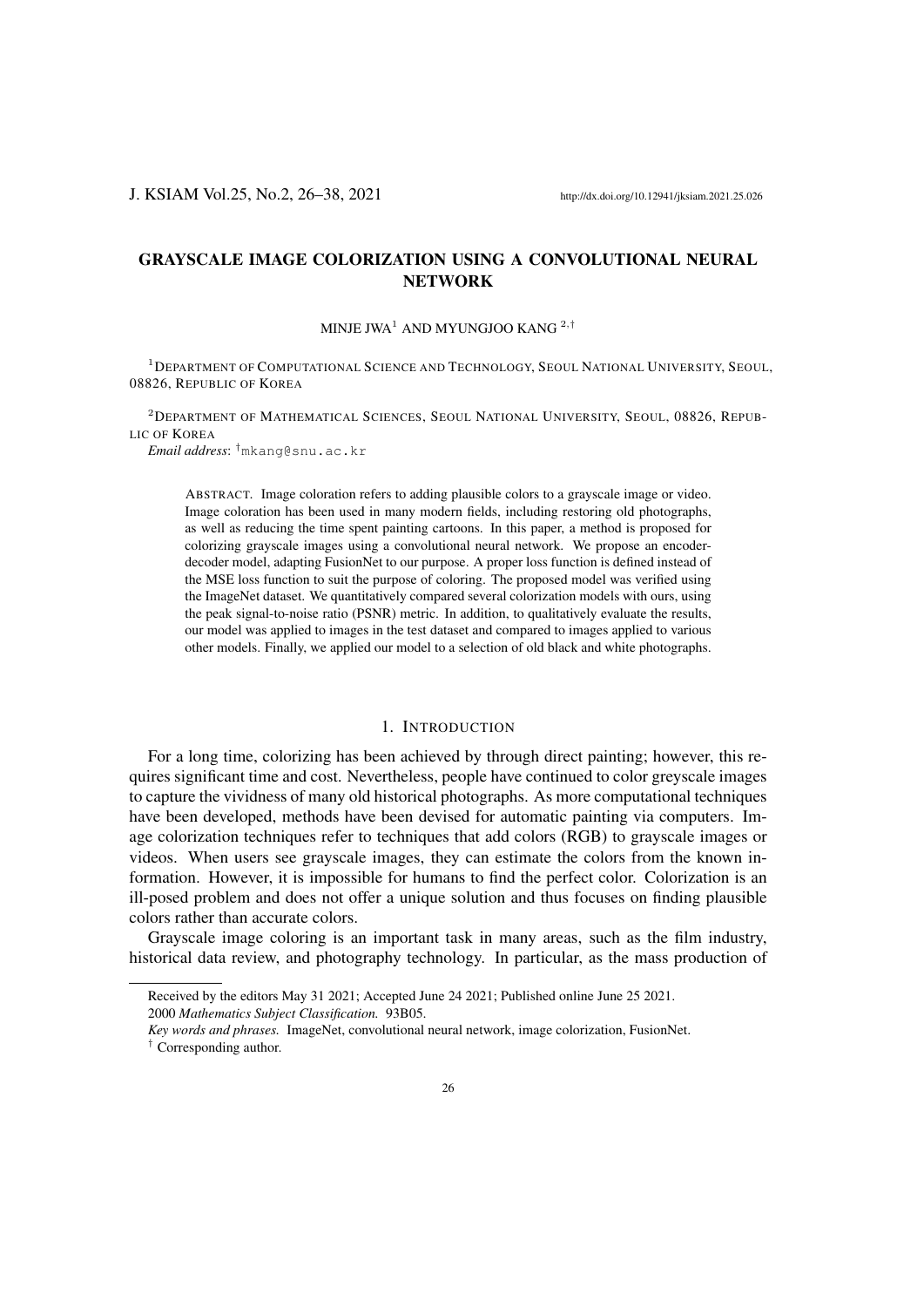webtoons increases around the world, the field of automatic cartoon coloring has drawn increased attention [25]. Significant progress has been made in this area but automatic image coloring remains a challenge.

There are three methodologies in the colorization field, i.e., scribble-based, exemplar-based, and fully automatic. The first and second methods are classified as user-guided edit propagation methods and the third is a data-driven automatic colorization method. Deep learning significantly progressed over the past decade, especially in the field of image processing, where very good results are being obtained via convolutional neural networks CNNs). These techniques have recently been applied to colorizing methods and the results are shown to be very good. Prior to the emergence of deep learning techniques, the most effective methods relied on human intervention.

In this paper, we propose a colorization technique using a fully automatic deep learning method. Most colorization methods utilize a structure called the encoder-decoder model; for this, we have modified FusionNet [18]. Owing to the poor performance of the model using the underlying MSE loss function, training was conducted by defining a novel loss function suitable for the coloring objective. We used the ImageNet dataset for training and validation and tested datasets of various images using the training model. The performance of the proposed model was quantitatively and qualitatively verified through various experiments.

The remainder of this paper is organized as follows. In Section 2, we review recent trends and methods in research related to colorizing. Section 3 provides detailed information about the proposed model and the loss function. The quantitative and qualitative results of the various experiments are explained in Section 4. Finally, we conclude the results and discuss further work in Section 5.

## 2. RELATED WORK

The grayscale image coloring field is commonly divided into three categories: scribblebased, exemplar-based, and fully automatic methods. The first and second methods require human intervention and are called user-induced editing propagation methods. An end-to-end automatic method that minimizes human intervention is required. A fully automatic method is introduced, which produces a color image that fits the grayscale image end-to-end, without human intervention for any image.

In the scribble-based method, users provide colored scribbles, giving the model color-based hints. Scribble-based methods are interactive methods for coloring grayscale images by placing doodles. The input value that corresponds to the input image is the appropriate colored doodle drawing or point of color in the grayscale image. Levin et al. [15] introduced this method, which assumes that pixels adjacent to the space containing pixels with color information should have similar colors. In addition, other related methods have been proposed [9, 24, 16]. Zhang et al. [27] developed a model that randomly selects several pixels from a color image and assembles them as scribble input. Xiao et al. [23] developed the method of Zhang et al. [27] and created a model that used the overall color theme of an image as a global input. However, scribble-based methods are less efficient because they require a large amount of direct user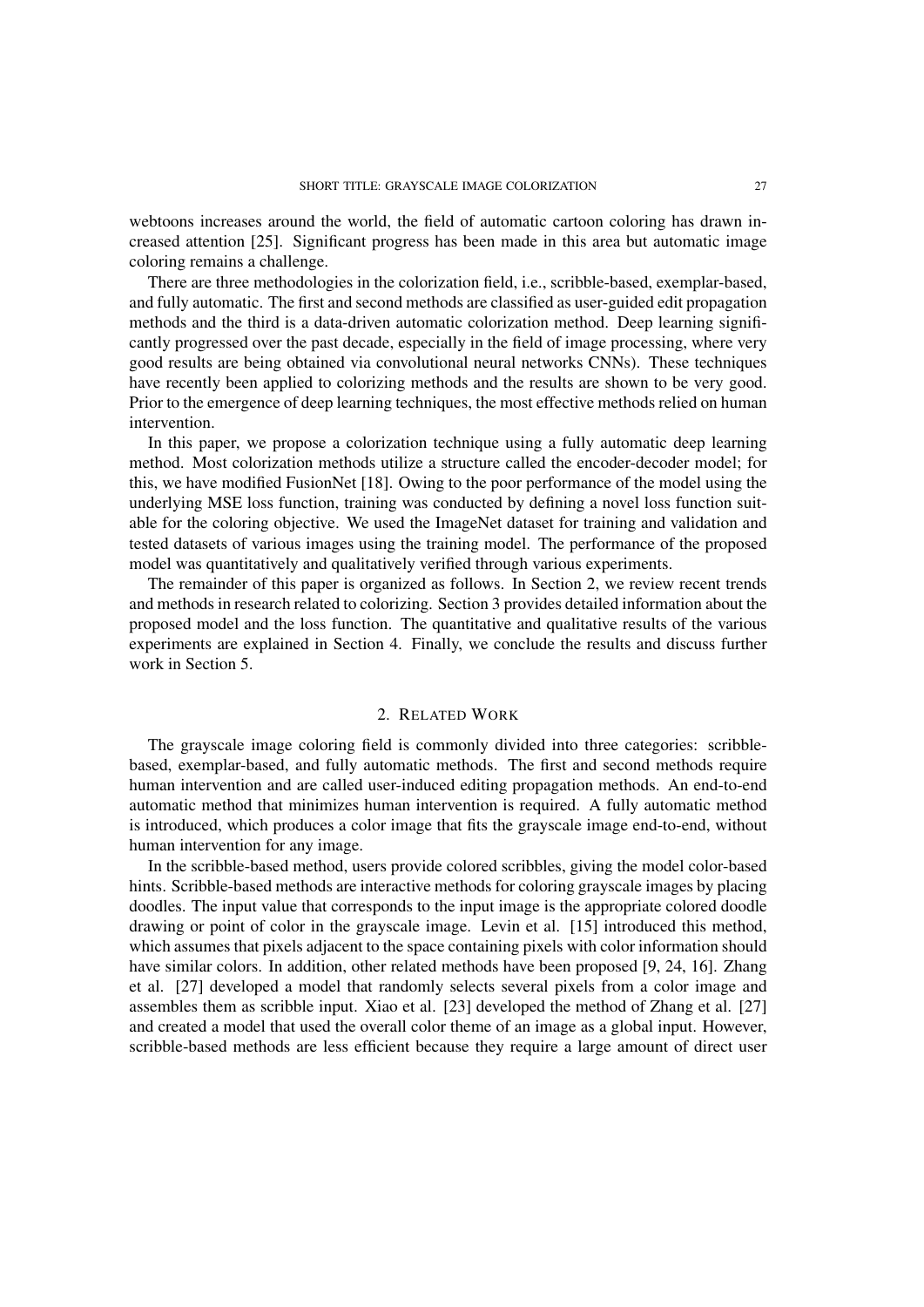input and selecting color schemes involves human subjectivity, allowing users to choose the wrong color.

In the exemplar-based method, the grayscale and color images are used as inputs; the color image is an example image, with a color that is expected to appear as a result of a grayscale image. This image is called an exemplar or reference image. Welsh et al. [22] developed a model that combines exemplar images and transforms colors by matching the statistics within the region adjacent to the input color image pixel. Kang et al. [13] proposed an improved method that uses an attention structure and webtoon images as a dataset. Various other methods have been devised [20, 5, 3]. These methods have significantly reduced user intervention compared to previous methods but are less efficient because they always require a reference image that is similar to the original color image of the grayscale image and require many images to be processed.

Fully automatic methods are end-to-end deep learning-based coloring methods and are widely used today. In particular, there are several methods for creating models based on CNNs that receive only grayscale images as inputs. Therefore, it is called data-driven automatic colorization. However, as mentioned earlier, this method has no information (scribbles or exemplar images) regarding the desired colors; thus, it is likely to choose the wrong color. Cheng et al. [4] first created a fully automatic colorization method that uses a deep neural network. By training large amounts of data, people can plausible colors can be predicted for grayscale images. These models are fundamentally based on the structure of encoder–decoder models because they need to extract the features of the grayscale image and reconstruct the color using this information; i.e., a similar structure to encoder–decoder models. Iizuka et al. [10] trained local and global inputs together to provide additional class information. Following Iizuka et al. [10], Baldassarre et al. [2] trained semantic information by providing classification classes. Zhao et al. [28] used semantic segmentation information to find the color. Zhang et al. [26] developed a very creative method for learning a particular label for all pixels while using a basic structure model.

Several recent methods for coloring grayscale images using generative adversarial networks (GANs) [7] have emerged. Isola et al. [12] used a U-net-based generator with conditional GAN. In addition, Nazeri et al. [17] used a similar method to that used by Isola et al. [12]. Recently, Vitoria et al. [21] discussed methods for using improved WGANs while providing class information, such as that by Iizuka et al. [10]. Variational autoencoders (VAE) [14] were used to learn color embedding in Deshpande et al. [6].

New models are emerging that use more effective inputs and differ from existing methods. One of these methods is influenced by natural language processing (NLP), whereby the user enters textual information regarding the color of the ground truth image [1]. Changqing et al. [29] created a new dataset [31] that directly contains text information and a model that allows users to enter text directly with sketch information. [30] developed the model further.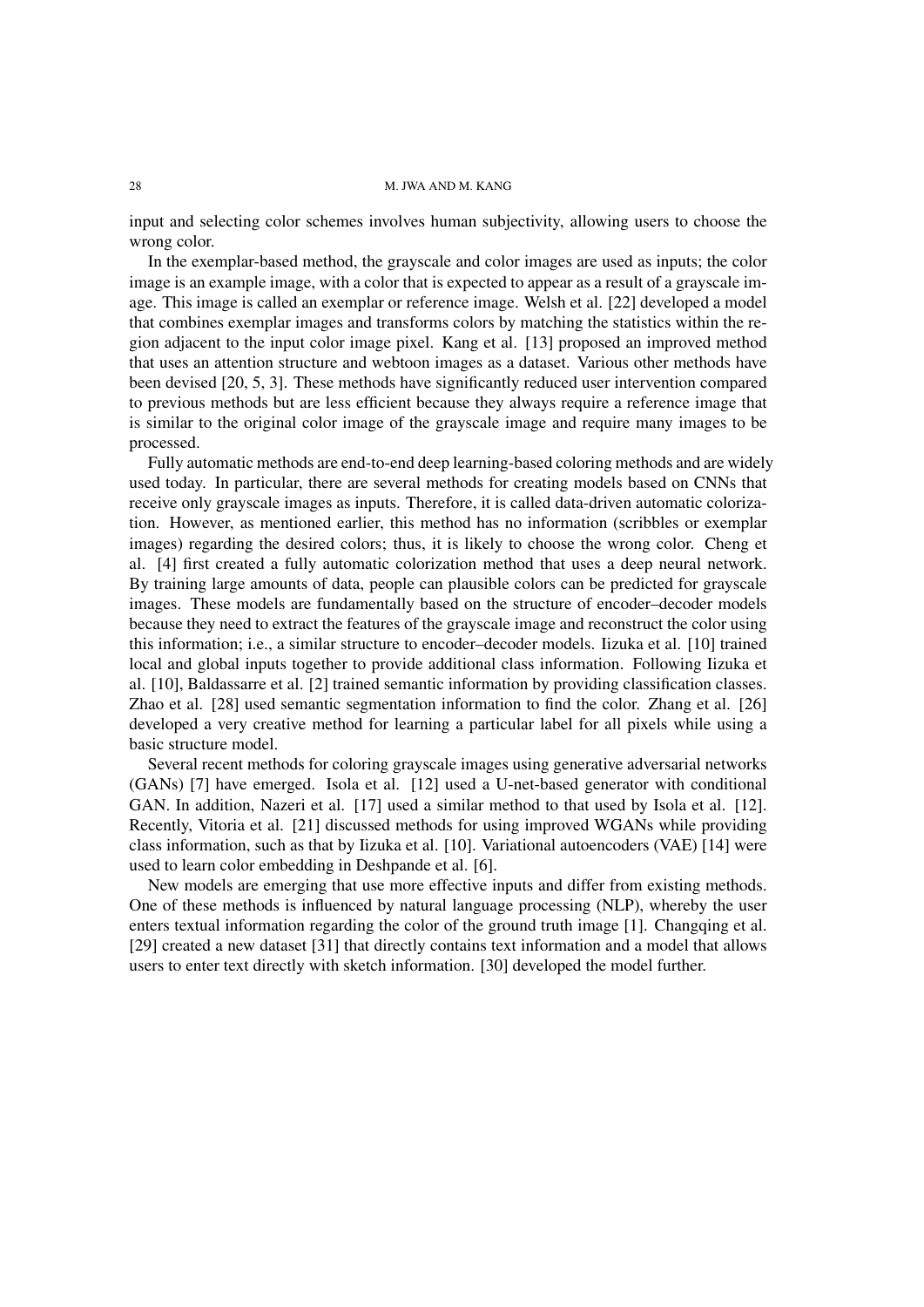## 3. PROPOSED METHOD

3.1. Method Overview. To explain the detailed method for colorizing grayscale images with the proposed model, given a grayscale image  $L$ , the proposed model produces *aandb* values, which are color channels in the CIE Lab color space. The proposed model receives the input image (grayscale image), passes through a feature extraction part (encoding part), a reconstruction part (decoding part), and finally creates two color channels. We selected FusionNet [18] as the encoder–decoder model, with several modifications. Furthermore, the new loss function was applied to infer the point estimates of the colors from the predicted color distribution.



FIGURE 1. Proposed Architecture in this paper

3.2. Loss Function. We define a new loss function for the coloring task; i.e., for input grayscale data  $X \in \mathbb{R}^{h \times w \times 1}$ , the model has to find the a, b channels, such as  $\hat{Y} = \mathcal{G}(X) \in \mathbb{R}^{h \times w \times 2}$ . The most basic loss function is the mean square error (MSE), which is an image-to-image regression approach. The MSE loss function equation can be written as follows:

$$
L_{MSE} = \frac{1}{2} \sum_{h,w} \left\| Y - \hat{Y} \right\|_2^2.
$$

The optimal solution of the MSE is the average set for the image. When applied, the resulting values (i.e., the values a and b) are almost intermediate and thus do not represent the vivid saturation found in nature. Therefore, we obtain a grayish and awkward color.

Hence, we use a method to find a specific label for each output pixel and compare it with the original label for that pixel. This method was first proposed for colorful image colorization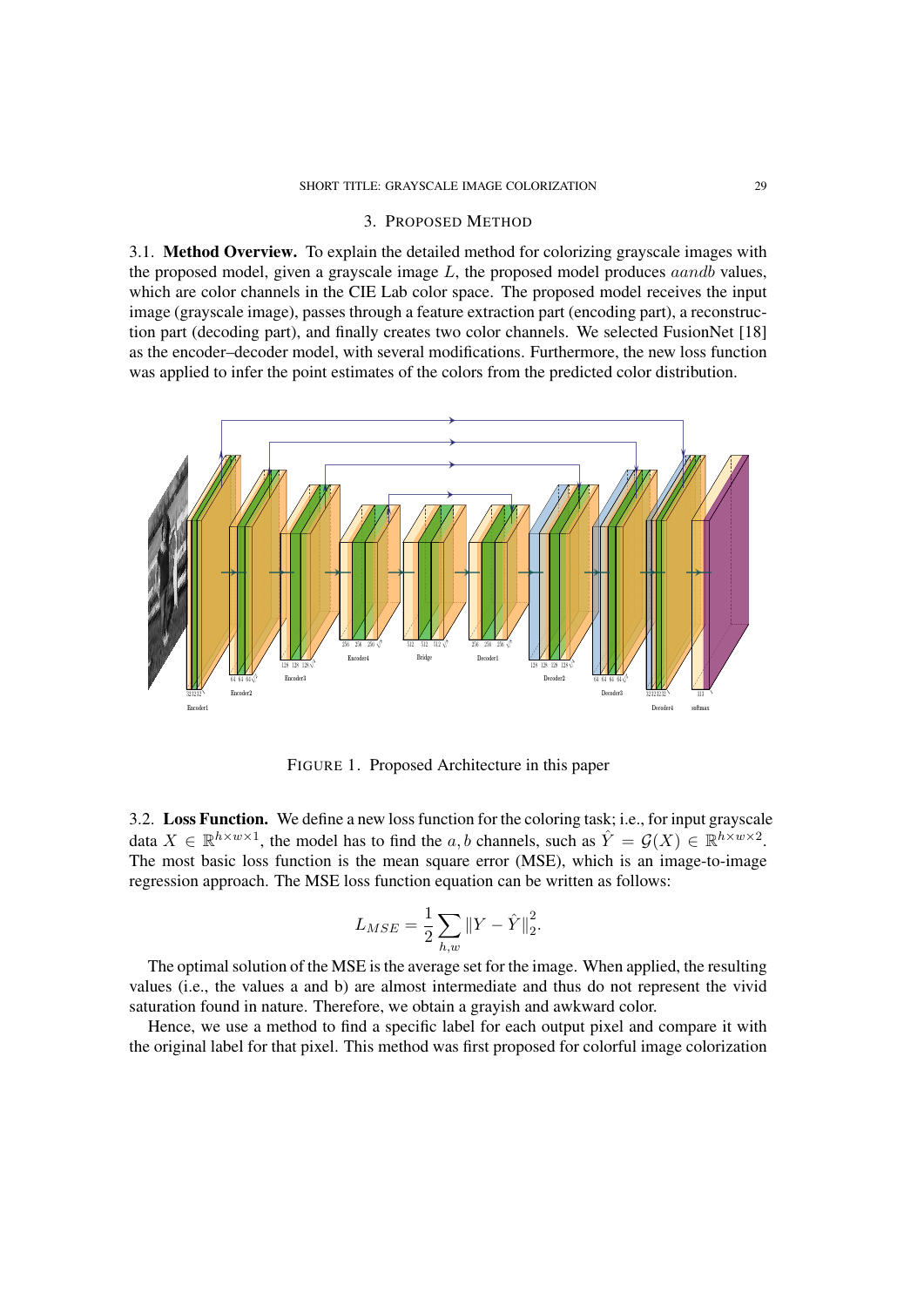by Zhang et al. [26]. In terms of multinomial classification, a multinomial cross-entropy loss function can be used. The model must learn the mapping  $\hat{Z} = \mathcal{F}(X)$ , where  $\hat{Z} \in \mathbb{R}^{h \times w \times n}$  and  $n = 313$ . To compare the predicted  $\hat{Z}$  against the ground truth Z, the ground truth color Y is converted to Z.



FIGURE 2. Quantized bins of 313 representative points in CIE Lab Color space for values of  $a$  and  $b$ 

To obtain this point, we quantize 313 representative points of channels  $a$  and  $b$ , as shown in Figure 2. For a particular pixel's  $a$  and  $b$  values, the nearest representative point becomes the label of that pixel. Using the k-nearest neighbor method, each pixel in the ground truth image Y can be encoded as a vector that contains the label of the classification problem. Instead of a one-hot vector, we found five quantized bins in the order close to each pixel; i.e., the 5-nearest neighbors are found and, using a Gaussian kernel with  $\sigma = 5$ , are weighted proportionally to their distance from the ground truth. When this method is applied to each pixel, a vector of  $h \times w$  dimensions is generated. This allows the cross-entropy loss function to be applied between vectors from the output of the model and vectors from each pixel of the ground truth. By adding all the loss values of each pixel, we specify the complete loss function.

Multinomial cross-entropy loss function, defined in Eq.(3.1).

$$
L_{cl} = -\sum_{h,w} \sum_{n} Z_{h,w,n} \log(\hat{Z}_{h,w,n}).
$$
\n(3.1)

3.3. Architecture detail. In the CIE lab color space, the grayscale lightness information is the  $L$  value and the representation of chrominance information is the  $a$  and  $b$  values. A detailed description of the proposed model, which takes  $L$  as the input and infers the values of  $a, b$ , is as follows: the proposed model is shown in Figure 1. The architecture comprises three parts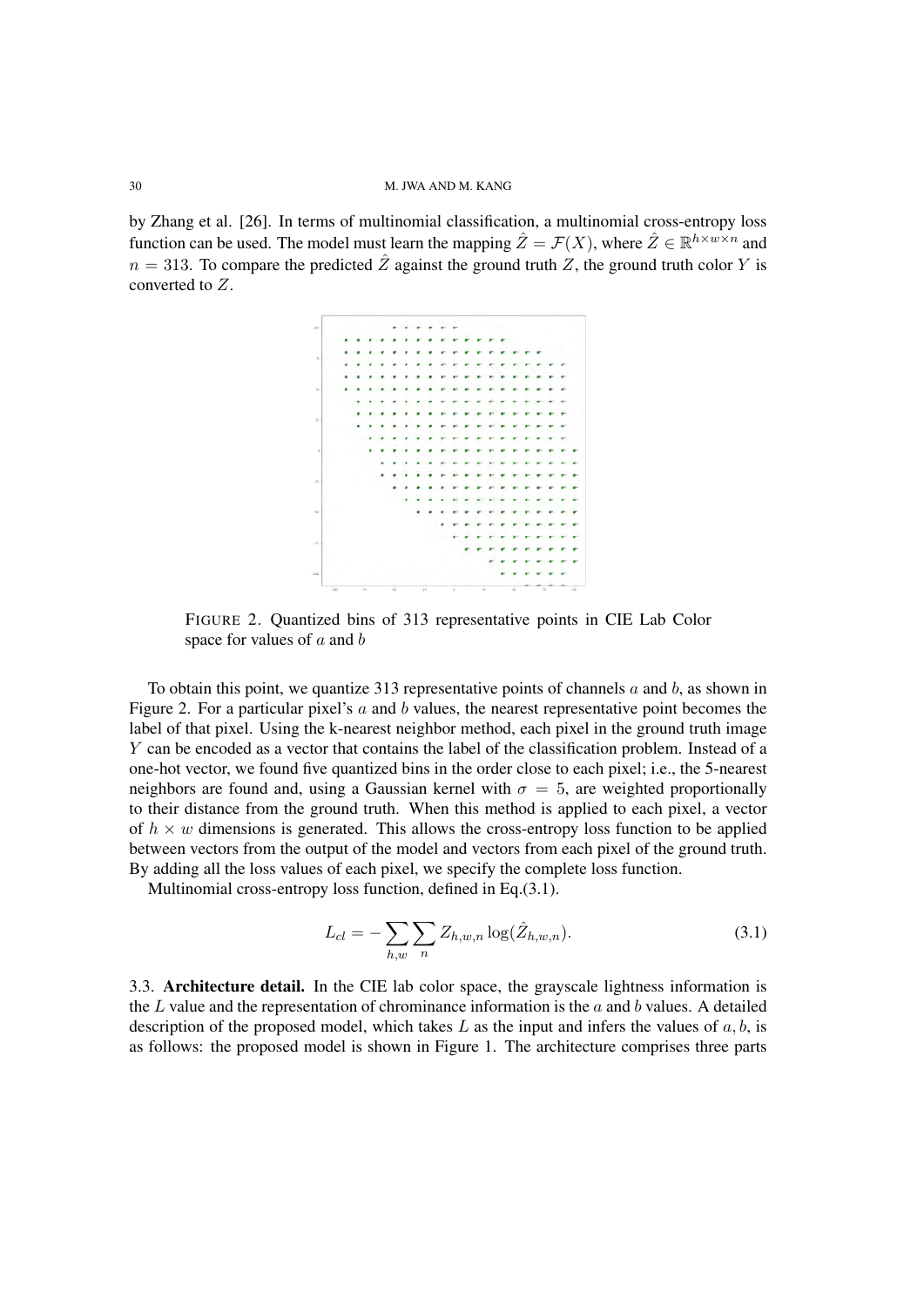(encoder, decoder, and bridge), containing four encoding blocks, four decoding blocks, and a middle bridge.

As mentioned earlier, the proposed model was modified from FusionNet [18]. Unlike the existing FusionNet model, the input/output size was set to  $256 \times 256$ . If the input/output size is too large, such as FusionNet, the training is too long to handle a large number of images. To resize images, we used bicubic linear interpolation to use the lowest-order interpolation method to connect pixel values at adjacent grid boundaries smoothly. The number of downscaling and upscaling of the proposed model was reduced by one compared to FusionNet. Thus, the model reduces the feature map size from  $256 \times 256$  to  $32 \times 32$ ; this is because the input size of our model is smaller than that of FusionNet and thus much information can be lost if the feature map size is further reduced. Furthermore, we used a 2-stride convolution layer to reduce the size of the feature map while max-pooling is used in FusionNet.

ResBlock (Residual Block) placed between the encoding and decoding blocks is the same as that of FusionNet. It was first introduced by He et al. [8]. ResBlocks can take various forms. A detailed description of the block used in the proposed architecture is shown in Figure 3. It is designed to create a type of shortcut (skip connection) so that gradation can flow well, even if the layer is deep. There is a long skip connection that links information from previous feature maps to future feature maps. It provides the results of adding the first input feature map and the last feature map three times after convolution and batch normalization [11] layers. The filter size of all convolutional layers was  $3 \times 3$ .



FIGURE 3. Detail description Residual Block from FusionNet [18]

## Encoder

The encoder is a feature extraction part and comprises four encoding blocks. To elaborate on the encoding block, the feature map is first reduced by half through a 2-stride convolution. This downscaled feature map then passes through ResBlock (residual block). This process was repeated four times until the size of the feature map was reduced by one-third of the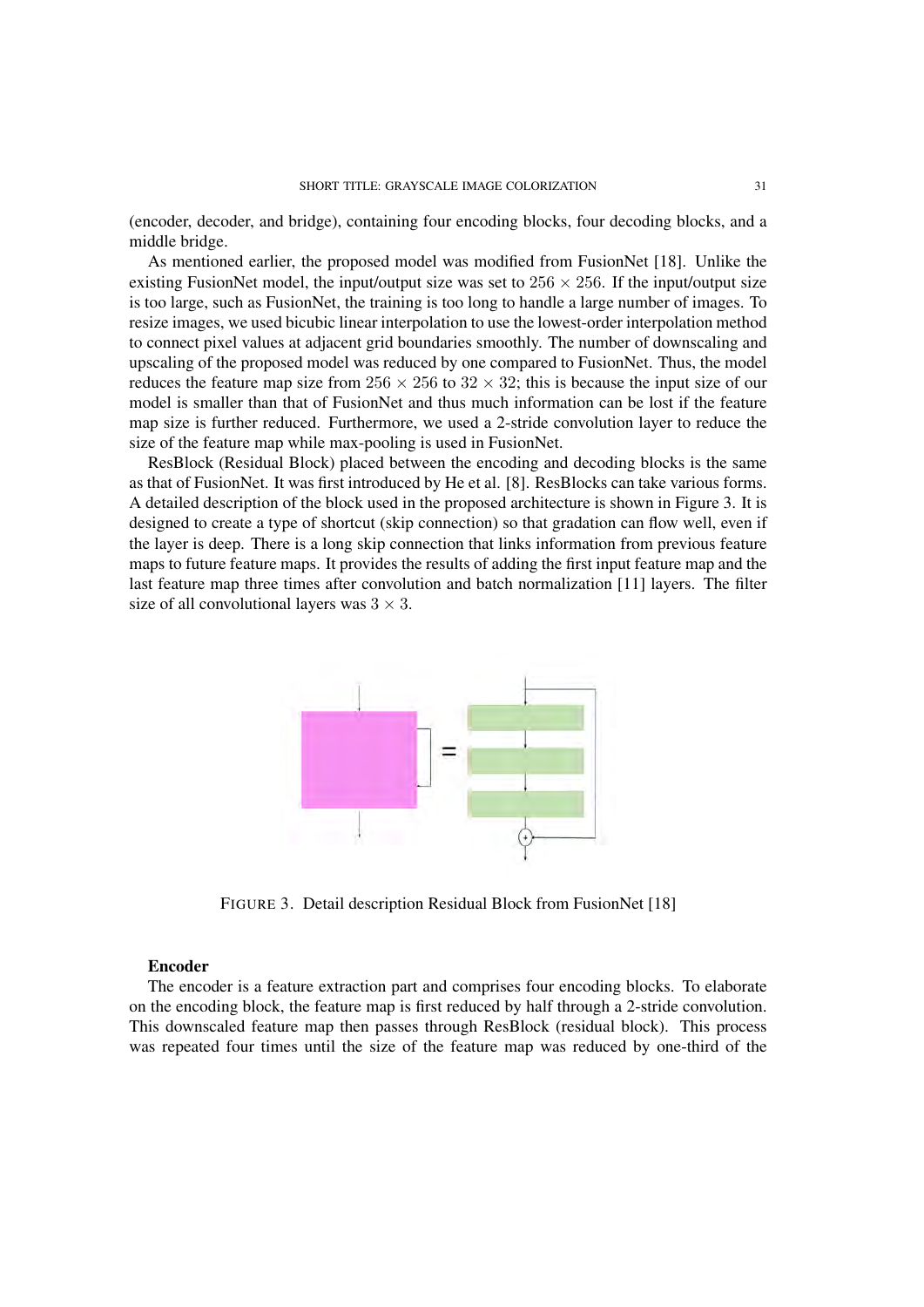input image. Finally, the feature map of Resblock passes through the convolutional + batchnormalization layer once more. This final feature map is used as the input for the next encoding block. The ReLU activation function was used for all the convolutional layers in the encoder.

## Decoder

The decoder is a reconstruction part and has a structure similar to that of the encoder. The decoder was composed of four decoding blocks. First, the size of the feature map is expanded through a deconvolutional block. After the long skip-connection, which concatenates with the feature map of the same size in the encoding block to create an expanded feature map, the resulting feature map passes sequentially through the convolutional + batch-normalization layer and ResBlock. Resblocks are used in the same structure as those used in the encoding blocks. The feature map enters convolutional + batch normalization once more. This process was repeated four times until the size of the feature map was equal to the size of the input image. However, for the last convolutional layer of these iterations, the output depth was set to 313. Similar to the encoder, all convolution layers use the Relu activation function but, in the last layer, the Softmax activation function is used.

## Bridge

The bridge follows similar formats to the encoder and decoder. However, the bridge simply links information of the feature map from the encoder to the decoder and consists of only one block. FusionNet, based on the proposed models, also has an intermediate bridge, reducing the size of the feature map. However, the proposed model receives a feature map from the encoder and sends it to the decoder section at a constant size (the same resolution). After completing the encoder task, the feature map that enters the bridge goes through the same process as the encoding block to create a feature map to send the decoder.

#### 4. EXPERIMENT RESULT

| Hardware Specification  |                    |  |
|-------------------------|--------------------|--|
| <b>CPU</b>              | Intel Core i5-6500 |  |
| <b>GPU</b>              | <b>TITAN RTX</b>   |  |
| <b>Memory Capacity</b>  | 16GB               |  |
| Software Specification  |                    |  |
| Python                  | Version: $3.7.6$   |  |
| TensorFlow              | Version: 1.13.1    |  |
| <b>Operation System</b> | Linux Ubuntu 16.04 |  |

### TABLE 1. Experimental environment

Various experiments were conducted to validate the architecture proposed in the previous section. We verified the end-to-end model using ImageNet [19] dataset. The environment used in the experiment is presented in Table 1. We implemented the proposed models on an NVIDIA TITAN RTX GPU, using TensorFlow and Keras architecture. We train the proposed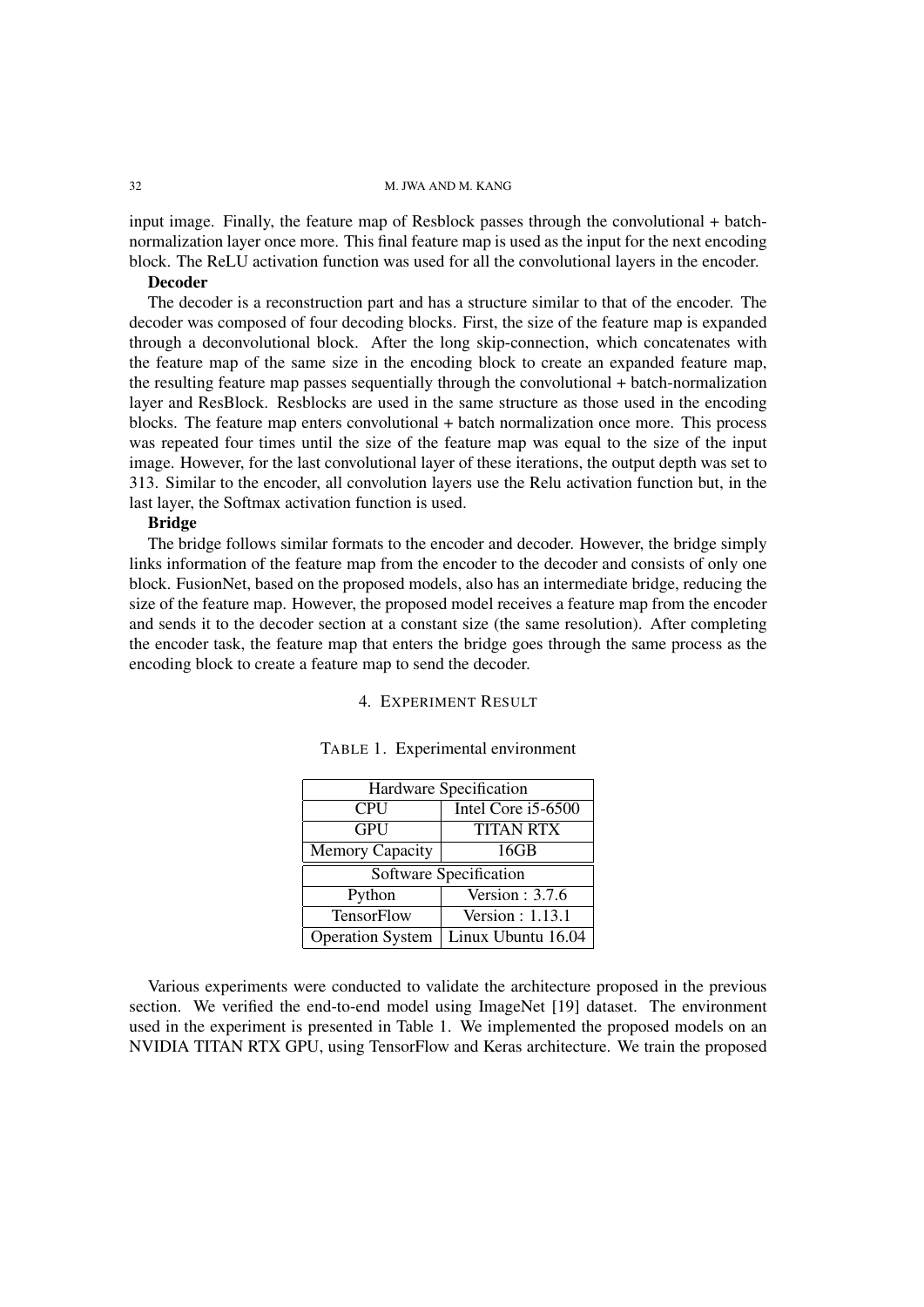model using 32 of batch size and 100 of epoch size and took approximately 1.5 days on our GPU. The loss function is a multinomial categorical cross-entropy, as described in Section 3.2. We used the SGD as an optimizer.

Furthermore, to objectively compare the proposed architecture in this study, we chose colorful image colorization [26] and deep regularization [2]. These methods are state-of-the-art techniques for fully automatic methods using CNNs. In this study, the peak signal-to-noise ratio (PSNR) was selected as an evaluation indicator to verify the similarity between the ground truth color images and predicted color results.

4.1. Dataset. ImageNet [19] datasets are already widely used for image processing. ImageNet has approximately 1.3M images with 1000 labels. In other words, the dataset consists of millions of photos within a wide variety of sets and contains various images. Due to the wide variety of images, this dataset is thought to be suitable for coloring tasks. This is because more diverse training images facilitates color prediction for more grayscale images. To simplify running time, we used a small subset of ImageNet (train : validation  $= 8:2$ ). Thus, 80,000 and 20,000 images were randomly selected from ImageNet for the training and validation datasets, respectively. A description of the used dataset can be found in Table 2.

| Original ImageNet dataset               |           |  |
|-----------------------------------------|-----------|--|
| Training                                | 1,281,167 |  |
| Validation                              | 50,000    |  |
| <b>Test</b>                             | 100,000   |  |
| Selected dataset for the proposed model |           |  |
| Training                                | 80,000    |  |
| Validation                              | 20,000    |  |
| <b>Test</b>                             | 20,000    |  |

TABLE 2. Dataset Explanation

4.2. Qualitative Evaluation. Zhang et al. [26] and Baldassarre et al. [2] were selected for comparison with the proposed method. The ImageNet dataset was used by Zhang et al. [26] and Baldassarre et al. [2]. However, because we used a subset of the ImageNet dataset, we trained the models directly based on newly selected training and validation datasets for fairness.

Several colorization results are shown in the test dataset in Figure 4. The first column is the ground truth, the second is the input grayscale image, the third is the result of Zhang et al. [26], the fourth is the result of Baldassarre et al. [2], and the final column shows the results of our proposed method. The network of Zhang et al. [26] and the proposed network using a multinomial cross-entropy loss function produced plausible colors. The proposed model produced the clearest colors, generating near-photo-realistic results. However, Baldassarre et al. [2] used the MSE loss function, resulting in relatively desaturated colors. In particular, as seen in the fourth and fifth rows, the proposed model tends to be particularly colorful when the background is blue or green.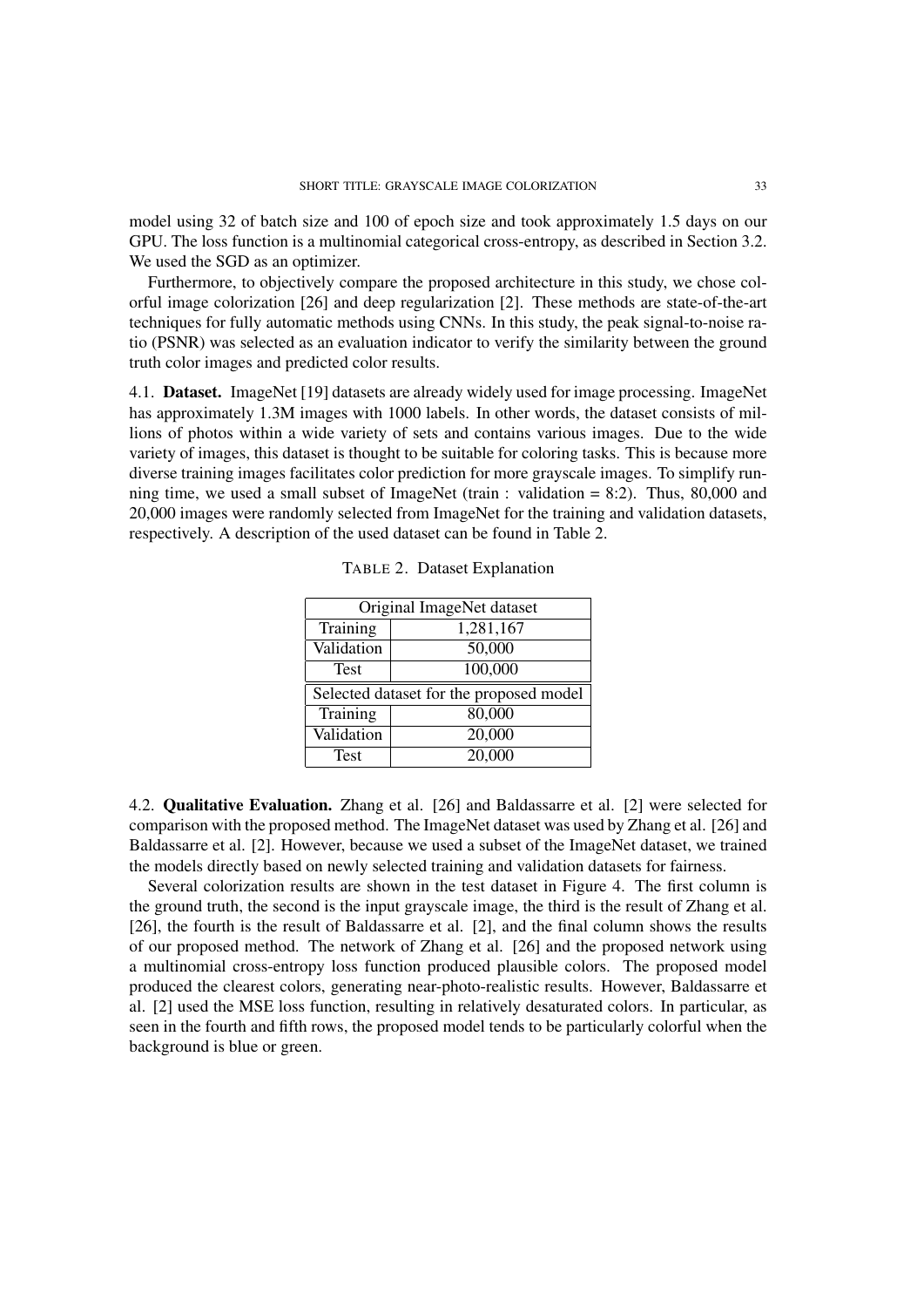

FIGURE 4. Qualitative Comparing results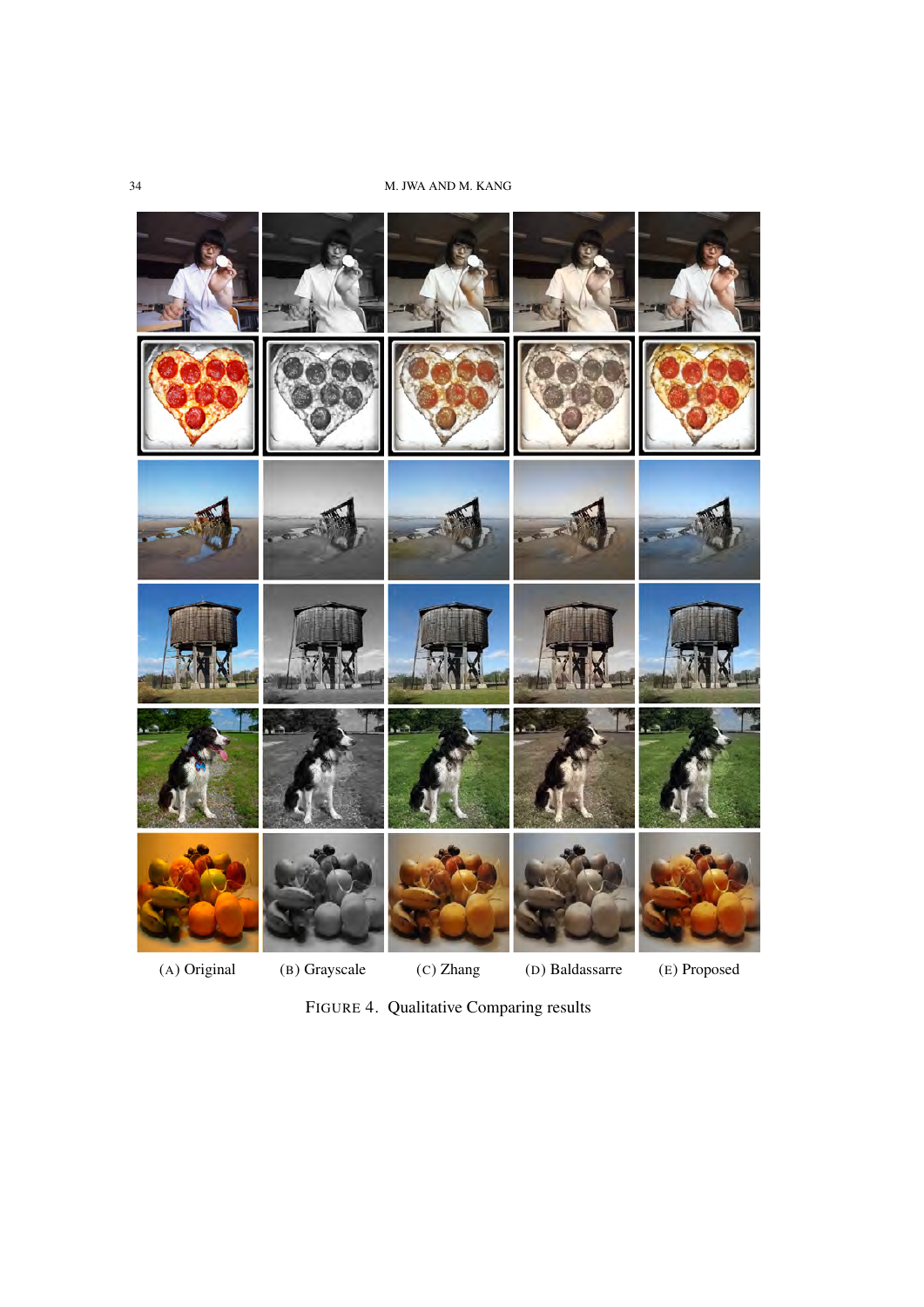

FIGURE 5. Training history on our proposed model

4.3. Quantitative Evaluation. To ensure that the proposed model is well trained, we determine the convergence of the loss values. Figure 5 shows the training history. The proposed model converged well for both the training and validation datasets.

Peak signal-to-noise ratio (PSNR) metrics were used for quantitative evaluation. The PSNR is used to evaluate the loss information of the overall quality of the image. This results from calculating the degree of difference between the actual ground truth image and predicted output image pixel-wise. The equation for PSNR is as follows:

$$
PSNR = 10 \cdot \log_{10} \left( \frac{MAX_i^2}{MSE} \right)
$$
  
= 20 \cdot \log\_{10} \left( \frac{MAX\_i}{\sqrt{MSE}} \right)  
= 20 \cdot \log\_{10} (MAX\_i) - 10 \cdot \log\_{10} (MSE).

The PSNR cannot be a complete indicator of coloring tasks. This is because colorization models aim to find plausible colors and not accurate colors. For example, when we need to find the color of a grayscale flower image and the ground truth is red, colorization models can be estimated to be yellow or blue. In this case, yellow or blue flowers are also plausible colors; hence, we cannot say that the model has decided on a completely wrong color. However, in terms of PSNR, each pixel value between the predicted image and ground truth is very different, which has a significant impact on PSNR. Nevertheless, it can contain important information for finding single pixels that predict different colors from the entire image or pixels that remain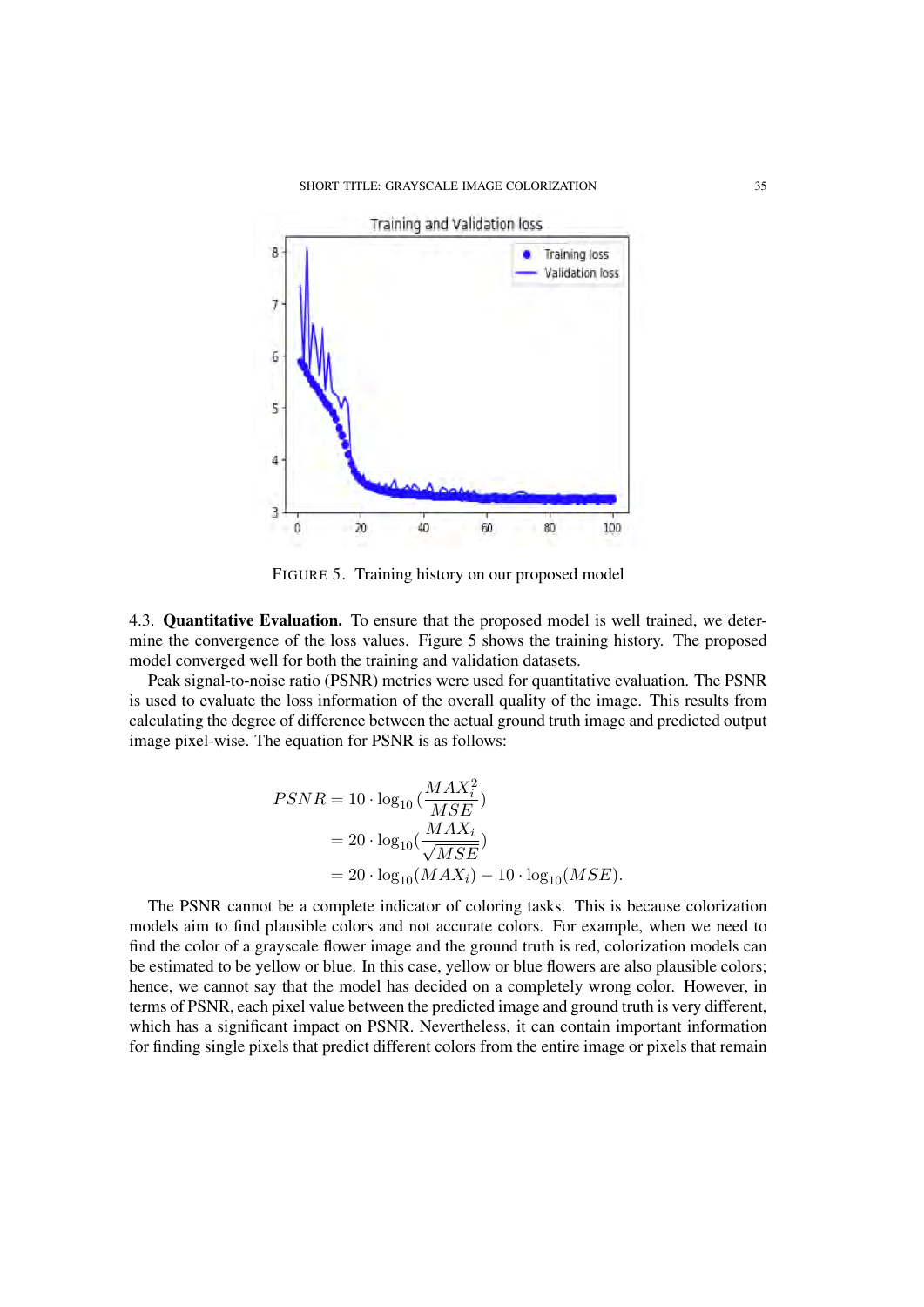gray. It can capture cases where the model is poorly trained and the results are predicted to be brownish or grayish. Therefore, the PSNR metric was used in the colorizing field.

The average PSNR values of the proposed model and other models using the test dataset are listed in Table 2. As previously mentioned, 20,000 images were randomly selected. The table indicates that the proposed model provides the best results in terms of PSNR among all the other methods in the experiment. The PSNR of Zhang et al. [26] is 23.4657, i.e., lower than the PSNR of the proposed model (23.9219). In particular, Baldassarre et al. [2] had the lowest PSNR values. Baldassarre et al. [2] used the MSE loss function and the output color image was grayish overall compared to other models.

TABLE 3. Comparing PSNR results with other networks.

| Model                  | <b>PSNR</b>          |
|------------------------|----------------------|
| Zhang et al. $[26]$    | 23.4657              |
| Baldassarre et al. [2] | $21.99\overline{14}$ |
| Proposed method        | 23.9219              |



FIGURE 6. Old legacy image colorizing

4.4. Legacy Old Image Colorizing. The proposed model was trained based on an ImageNet dataset containing a variety of images; thus, we were able to apply images in a variety of situations. For application to real situations, several old legacy images were searched and tested to see if they could be colored and how natural they were using old black-and-white pictures as input without ground truth. The results are shown in Figure 6.

## 5. CONCLUSION AND FUTURE WORKS

In this paper, a new fully automatic colorization model using a deep learning CNN network is proposed. It is based on FusionNet, which performs very well as an encoder–decoder model, but with some modifications made. An appropriate loss function was used to achieve good results in colorization tasks. The validity of this model was compared with other existing deep learning colorizing models, both qualitatively and quantitatively. Thus, it was confirmed that the proposed model exhibited better performance with respect to the other models.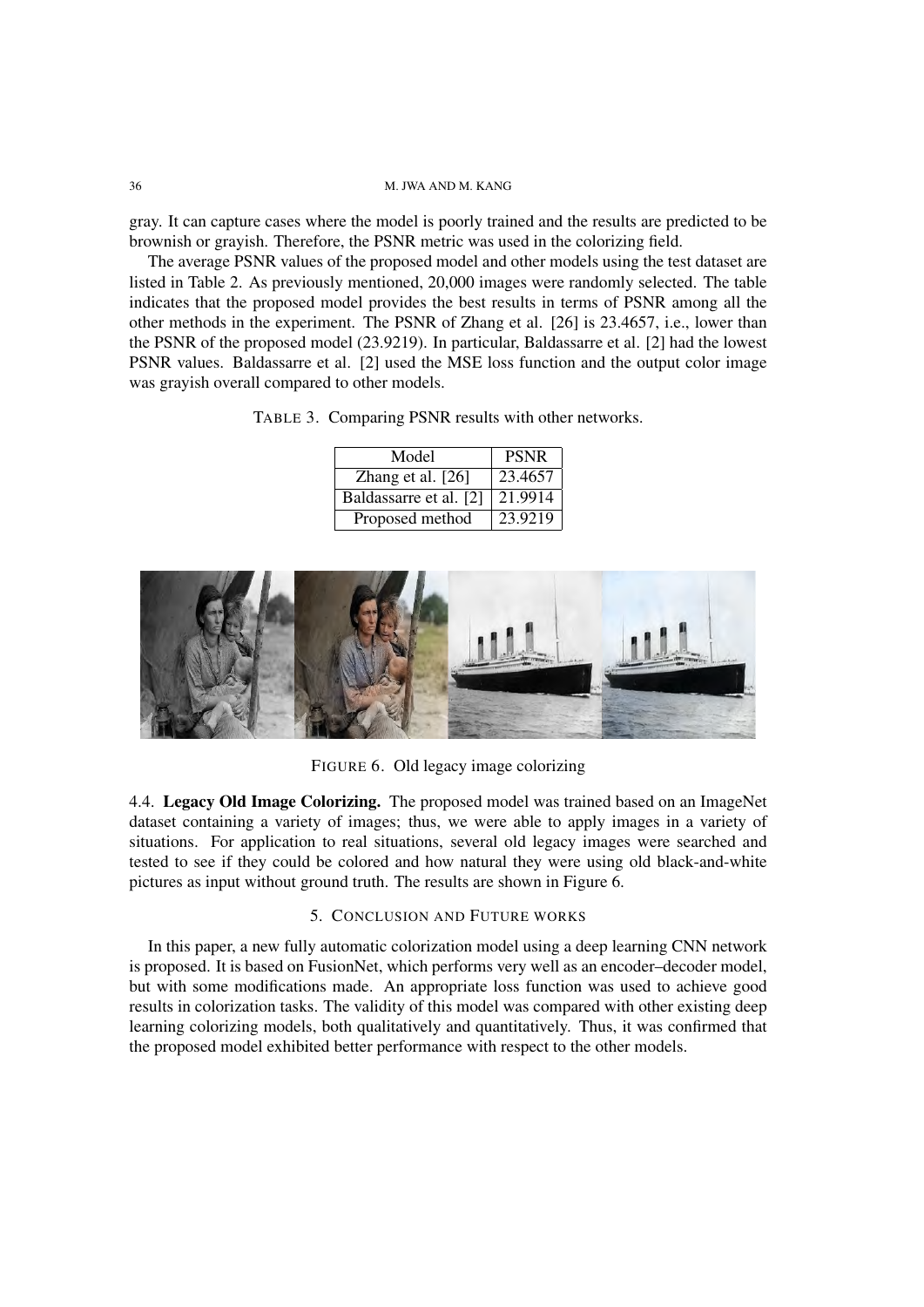### ACKNOWLEDGMENTS

Myungjoo Kang was supported by the NRF grant [2015R1A5A1009350][2021R1A2C3010887] and the ICT R&D program of MSIT/IITP[1711117093].

## **REFERENCES**

- [1] H. Bahng, S. Yoo, W. Cho, D. Keetae Park, Z. Wu, X. Ma, and J. Choo. Coloring with words: Guiding image colorization through text-based palette generation. In *Proceedings of the european conference on computer vision (eccv)*, pages 431–447, 2018.
- [2] F. Baldassarre, D. G. Morín, and L. Rodés-Guirao. Deep koalarization: Image colorization using cnns and inception-resnet-v2. *arXiv preprint arXiv:1712.03400*, 2017.
- [3] A. Bugeau, V.-T. Ta, and N. Papadakis. Variational exemplar-based image colorization. *IEEE Transactions on Image Processing*, 23(1):298–307, 2013.
- [4] Z. Cheng, Q. Yang, and B. Sheng. Deep colorization. In *Proceedings of the IEEE International Conference on Computer Vision*, pages 415–423, 2015.
- [5] A. Y.-S. Chia, S. Zhuo, R. K. Gupta, Y.-W. Tai, S.-Y. Cho, P. Tan, and S. Lin. Semantic colorization with internet images. *ACM Transactions on Graphics (TOG)*, 30(6):1–8, 2011.
- [6] A. Deshpande, J. Lu, M.-C. Yeh, M. Jin Chong, and D. Forsyth. Learning diverse image colorization. In *Proceedings of the IEEE Conference on Computer Vision and Pattern Recognition*, pages 6837–6845, 2017.
- [7] I. Goodfellow, J. Pouget-Abadie, M. Mirza, B. Xu, D. Warde-Farley, S. Ozair, A. Courville, and Y. Bengio. Generative adversarial nets. In *Advances in neural information processing systems*, pages 2672–2680, 2014.
- [8] K. He, X. Zhang, S. Ren, and J. Sun. Deep residual learning for image recognition. In *Proceedings of the IEEE conference on computer vision and pattern recognition*, pages 770–778, 2016.
- [9] Y.-C. Huang, Y.-S. Tung, J.-C. Chen, S.-W. Wang, and J.-L. Wu. An adaptive edge detection based colorization algorithm and its applications. In *Proceedings of the 13th annual ACM international conference on Multimedia*, pages 351–354, 2005.
- [10] S. Iizuka, E. Simo-Serra, and H. Ishikawa. Let there be color! joint end-to-end learning of global and local image priors for automatic image colorization with simultaneous classification. *ACM Transactions on Graphics (ToG)*, 35(4):1–11, 2016.
- [11] S. Ioffe and C. Szegedy. Batch normalization: Accelerating deep network training by reducing internal covariate shift. *arXiv preprint arXiv:1502.03167*, 2015.
- [12] P. Isola, J.-Y. Zhu, T. Zhou, and A. A. Efros. Image-to-image translation with conditional adversarial networks. In *Proceedings of the IEEE conference on computer vision and pattern recognition*, pages 1125–1134, 2017.
- [13] S. Kang, J. Choo, and J. Chang. Consistent comic colorization with pixel-wise background classification. In *NIPS'17 Workshop on Machine Learning for Creativity and Design*, 2017.
- [14] D. P. Kingma and M. Welling. Auto-encoding variational bayes. *arXiv preprint arXiv:1312.6114*, 2013.
- [15] A. Levin, D. Lischinski, and Y. Weiss. Colorization using optimization. In *ACM SIGGRAPH 2004 Papers*, pages 689–694. 2004.
- [16] Q. Luan, F. Wen, D. Cohen-Or, L. Liang, Y.-Q. Xu, and H.-Y. Shum. Natural image colorization. In *Proceedings of the 18th Eurographics conference on Rendering Techniques*, pages 309–320, 2007.
- [17] K. Nazeri, E. Ng, and M. Ebrahimi. Image colorization using generative adversarial networks. In *International conference on articulated motion and deformable objects*, pages 85–94. Springer, 2018.
- [18] T. M. Quan, D. G. Hildebrand, and W.-K. Jeong. Fusionnet: A deep fully residual convolutional neural network for image segmentation in connectomics. *arXiv preprint arXiv:1612.05360*, 2016.
- [19] O. Russakovsky, J. Deng, H. Su, J. Krause, S. Satheesh, S. Ma, Z. Huang, A. Karpathy, A. Khosla, M. Bernstein, et al. Imagenet large scale visual recognition challenge. *International journal of computer vision*, 115(3):211–252, 2015.